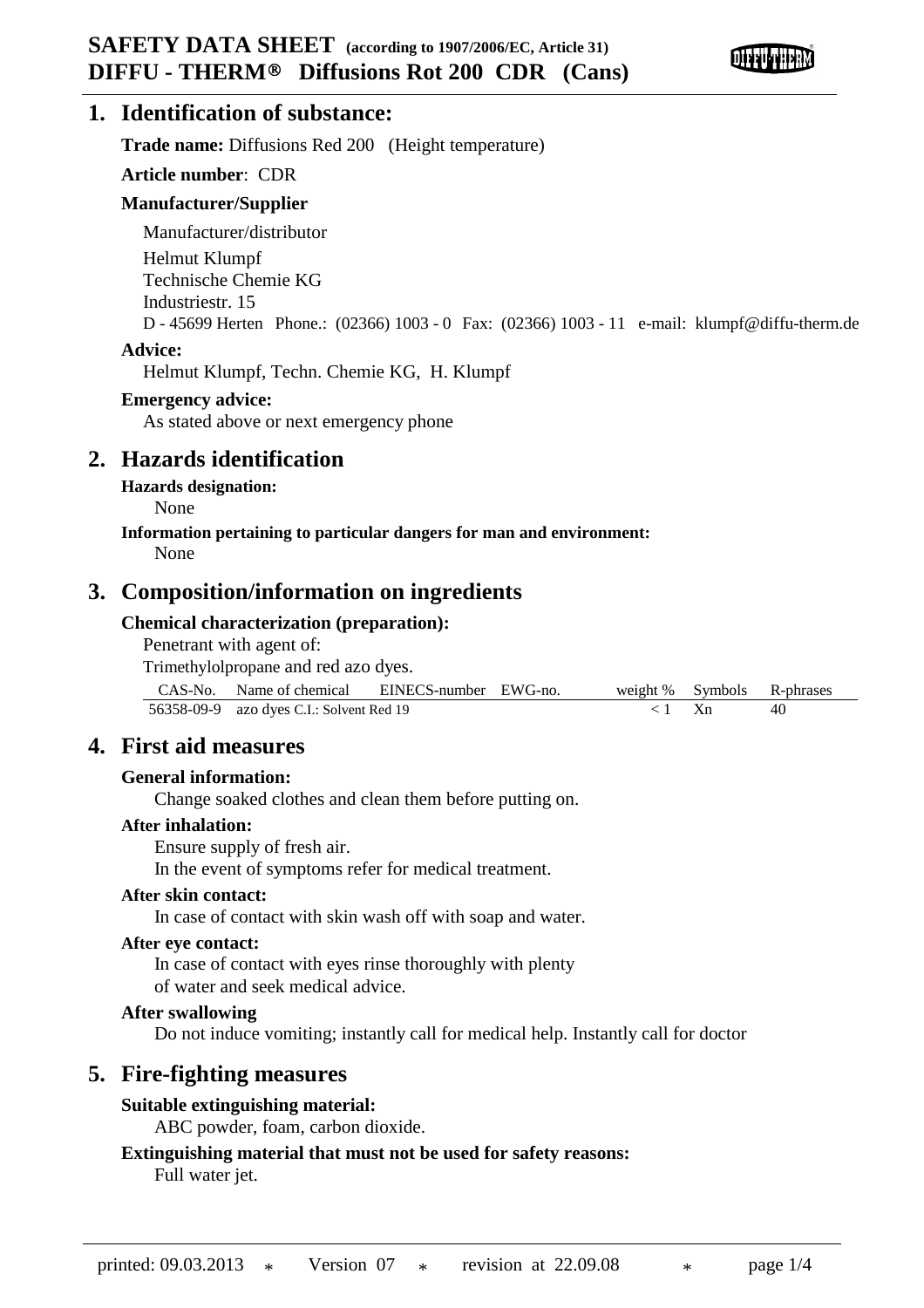

**Special exposure hazards extinguishing from the substance or preparation itself, combustible products or resulting gases:** None

**Special protective equipment for fire fighters:** None

# **6. Accidental release measures**

### **Personal precautions:**

Ensure adequate ventilation. Keep away sources of ignition.

### **Environmental precautions:**

Do not discharge into the subsoil/soil.

Do not discharge into the drains/surface waters/groundwater.

## **Methods for cleaning up/taking up:**

Take up with absorbent material(e.g. sand, sawdust, kieselguhr, general-purpose binder).

# **7. Handling and storage**

## **Advice on safe handling:**

Provide good room ventilation even at ground level (vapours are heavier than air).

## **Advice on protection against fire and explosion:**

Keep away from sources of ignition. Do not smoke.

Take precautionary measures against static discharges.

### **Storage:**

## **Requirements for storage rooms and vessels:**

Keep container in a well-ventilated place.

# **Advice on storage compatibility:**

Do not store together with oxidizing agents.

# **Further information on storage conditions:** Keep container in a well-ventilated place.

# **8. Exposure controls/personal protection**

## **Additional information about of technical systems:**

No other information's, see point 7.

## **Ingredients with occupational exposure limits to be monitored:**

| $CAS - NR$ .                                                      | Name of chemical | $\frac{0}{0}$ | Code | Value | Unit |  |  |
|-------------------------------------------------------------------|------------------|---------------|------|-------|------|--|--|
| No applicable                                                     |                  |               |      |       |      |  |  |
| <b>Additional information's:</b>                                  |                  |               |      |       |      |  |  |
| None                                                              |                  |               |      |       |      |  |  |
| <b>Personal protection equipment:</b>                             |                  |               |      |       |      |  |  |
| <b>Respiratory protection:</b>                                    |                  |               |      |       |      |  |  |
| Respiratory protection in the event of aerosol or mist formation. |                  |               |      |       |      |  |  |
| <b>Hand protection:</b>                                           |                  |               |      |       |      |  |  |
| Gloves (oil-resistant)                                            |                  |               |      |       |      |  |  |
| <b>Skin Protection:</b>                                           |                  |               |      |       |      |  |  |
| Light protective clothing.                                        |                  |               |      |       |      |  |  |
| <b>Eye</b> protection:                                            |                  |               |      |       |      |  |  |
| Tightly fitting goggles                                           |                  |               |      |       |      |  |  |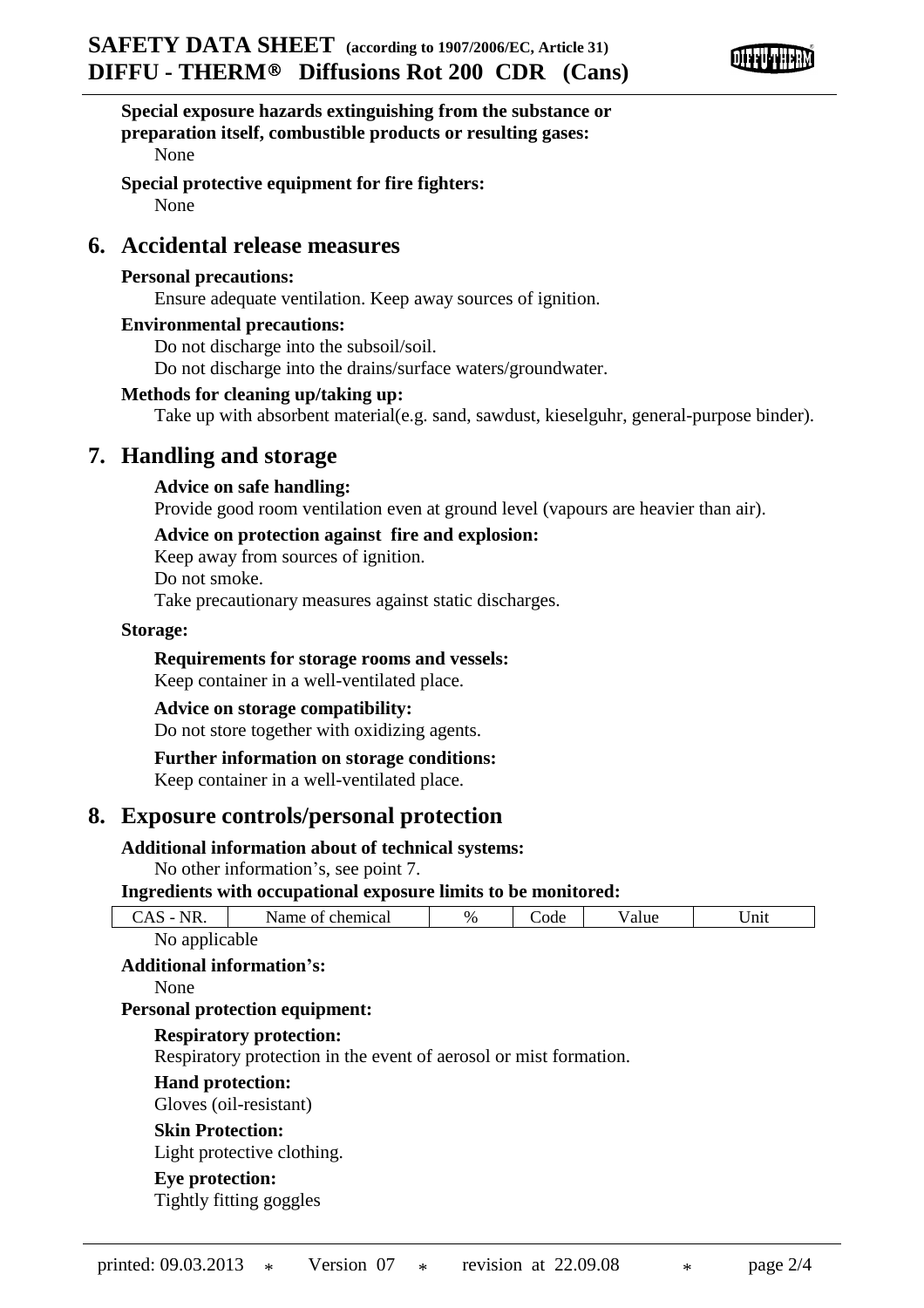

# Avoid contact with eyes. Avoid prolonged and/or repeated contact with skin. **Hygiene measures:** At work do not eat, drink, smoke, or take drugs. Remove soiled or soaked clothing immediately. Cloths contaminated with product should not be kept in trouser pockets.

# **9. Physical and chemical properties**

**General protective measures:**

# **General Information**

| Form: Liquid                                             | Colour: dark red |             | Smell: characteristic |                       |
|----------------------------------------------------------|------------------|-------------|-----------------------|-----------------------|
| Data relevant for safety:                                |                  |             |                       |                       |
| Boiling range:                                           |                  | ca. 390     | $\rm ^{\circ}C$       | (DIN 53 171)          |
| Flash point:                                             |                  | > 300       | $\rm ^{\circ}C$       | (DIN 51 758)          |
| Ignition temperature:                                    |                  | >450        | $\rm ^{\circ}C$       | (DIN 51 794)          |
| Explosion limits Lower e.l.:                             |                  |             | Vol. %                |                       |
| Upper $e.l.$ :                                           |                  |             | Vol. %                |                       |
| Vapour pressure $(20^{\circ}C)$ : No data are available. |                  |             | mbar                  |                       |
| Density $(20^{\circ}C)$ :                                |                  | 0.92        |                       | $g/cm^3$ (DIN 51 757) |
| Solubility in water $(20^{\circ}C)$ :                    |                  | not soluble |                       |                       |
| Viscosity $(20^{\circ}C)$ :                              |                  | 41          | $mm^2/s$              |                       |

# **10. Stability and reactivity**

# **Conditions to avoid:**

No decomposition if used correctly. No reactions by normal use

## **Materials to avoid:**

No hazardous reactions known.

#### **Hazardous decomposition products:** Ammonia

# **11. Toxicological information**

- **Toxicity test:**
- **Acute Toxicity:**

**Irritability/Corrosiveness:**

**Skin:** Slight irritation

**Eye:** Slight irritation

## **Sensitization:**

No sensitization known.

# **Additional information:**

The possibility of a reductive fission causes the suspicion that AZO dye-stuffs release cancerogene aromatic amines. It is dangerous if the AZO dye-stuffs are absorbed from the body. Resorption of those dye-stuffs can be effected by inhalation, swallowing of dusts or aerosols as well as by skin contact

# **12. Ecological information**

# **Data on elimination (persistence and degradability):**

Can be eliminated from the water by precipitation or flocculation. Danger class for water (WKG 2 German only) = dangerous for water